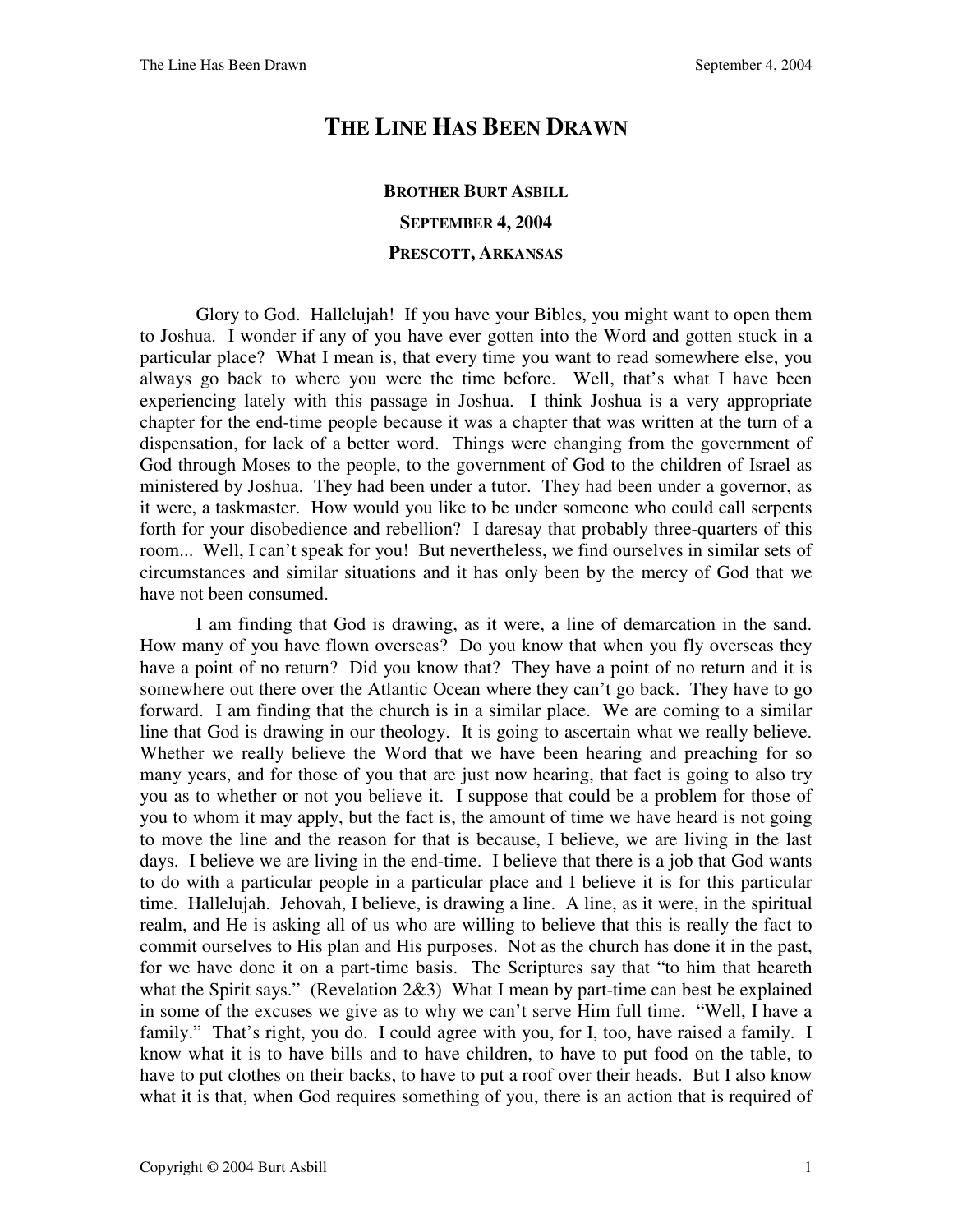you and there is the necessity to move under that unction in order to please the Father. I very much want to share something with you. My personal situation was not a situation that we always ate steak, because we didn't. We found many ways to cook beans. I have probably eaten beans about every conceivable way that you can eat them. I even had them disguised, but they were still beans. And you know, my kids weren't malnourished. They didn't have rickets. They didn't have this or they didn't have that. God has always been faithful to do for me what was required in order for me to do what He wanted me to do. Hallelujah. There is also something else that you need to be aware of and that is, I never had enough money to do the will of God. How about you, Tom? Have you ever had enough money to do the will of God? Oh, no. It has never been an, "in the bank for me," kind of venture. It has always been, "Step out there in space." Hallelujah. But I have seen God move in many different ways, in many different circumstances, and it has strengthened my resolve to serve Him. But you know, we can pray all day long, "God, strengthen me, strengthen me, strengthen me. God, give me what I need. God, help me do the will of God," but there is something of a requirement that God brings to us where we have to take ONE step out there in the midst of nothing. Hallelujah. But one of the most important incidents in all of this is that we must know what the will of God is for us.

 I think I am probably one of the most fortunate people on the face of the earth because I know the will of God for my life. For me it is a settled issue. I meet so many people who say, "I don't know what the will of God is. Could you pray for me to know the will of God?" That type of situation is very easy for me to answer, "My Father, Thy kingdom come, Thy will be done in earth as it is in heaven." So, everything that I am supposed to be doing is supposed to be bringing forth the kingdom of God. I am supposed to be expending myself for His business. For me personally, what that equates to on a natural plane is that I don't get any Social Security. I don't get any Medicare. I don't get this. I don't get that. I am not saying that those things aren't there and that you can't use them. I am not saying that. What I am saying to you is that if God is your hope, if God is your trust, God will not let you down. If you want to do it and if you don't believe me, prove me wrong. I have a history in God, and what that history has revealed to me about God is that God has sustained me.

I had an accident many, many years ago when I was a young boy, and it did something to my foot. It's what the medical community calls a dropped foot. Well, one of my sons says to me, "Dad, if you go to this person... He is a physical therapist." They have got another word for it, a kinesiologist. Yes, that is what it is. "I will pay for it if you go." I walked in and he said, "Well, I need to know your medical history." I said, "You will have to ask the Holy Ghost. I haven't been to a doctor in 26 years." Well, it is really 12 years. No, it has been 13, 14 years. I don't even know when I was last to a doctor. I said, "I don't know. I can tell you that I have had this accident and that accident and God has taken care of it." I said, "Other than that, I don't know." There is something of a reality that God has brought into my life. Number one, we never could afford a doctor. We didn't have all these little government programs when my kids were growing up. I wasn't eligible. I was just above poverty level, so I wasn't eligible. I was working for a living, so I wasn't eligible. I wasn't eligible, so my kids didn't get to go to the doctor. We just prayed for them. Poor, neglected kids. But, you know, every one of my children came out of the childhood with the reality of the ability of God to heal. Every one of them. Now, that doesn't mean that they don't go to doctors, because they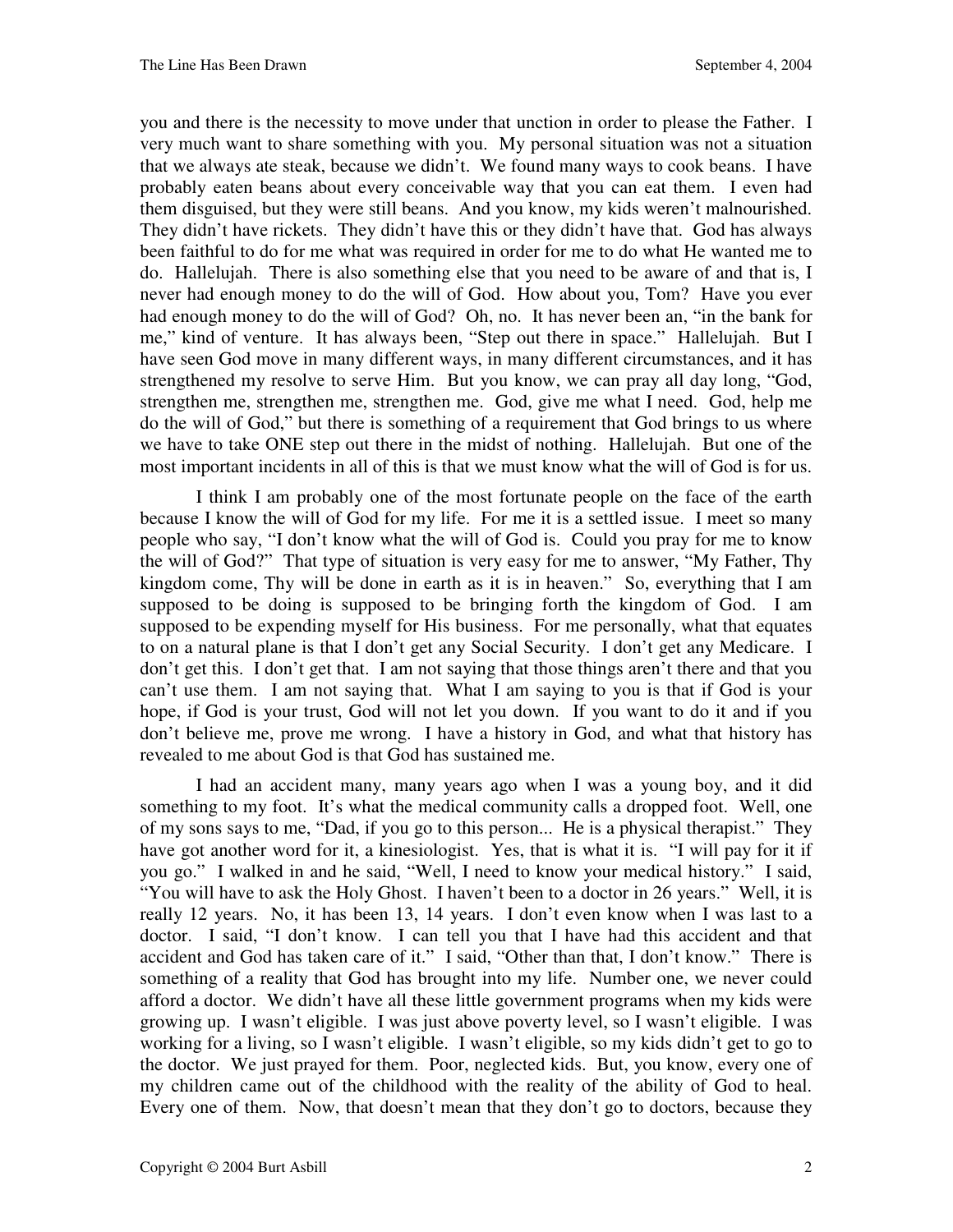do. But that's their choice. That's not my choice. I don't run their lives. Every man has to work out their own salvation. I did my very best. I did my very best, and what they have to do now is their responsibility. I turned them loose a long time ago. Some of us don't turn loose of our kids. Do you know that?

 I am ministering to you out of Joshua the 24th chapter. I'll tell you now in case I forget to read it. It is where Joshua gathered all the tribes of Israel together at Shechem and He was drawing that inevitable line in the sand. Hallelujah. He was drawing an inevitable line and He recounted for them all the things that God had done thus far, and He also told them why God did it and why they were in the place they were in when God had to do what God did. Did you follow that? He was recounting their history in God.

 How many of you have a history in God? Do you use it? I use my history in God all the time. Do you know that? "Well, God, I remember when..."

 You know, we went to India, and my oldest son wanted to go to India. I said, "Uh-oh." Well, this is my firstborn. I have four children, but I have only one firstborn. I only have one firstborn, and it is not that I love my firstborn more than my second born or my third born or my fourth born. I love them all, but he is still my first born. He is still my first born, and he wanted to go to India. Now, listen to me. I have been to India a number of times. I know how rough it is. I want to tell you something else. I don't even like India. But nevertheless, God said we had to go to India and therefore, because God said it, we did it! Come on. Come on. Hallelujah. And you know, in the going there is something of a love that God gave to me for the people of India.

 Now, George, you can't hold my words against me. He wants to go back to India and he is always coming to me saying, "We." I say, "What's this 'we' business?"

 Hallelujah. So this son of mine wanted to go to India and I said, "Well, I really have to pray about this. I have to really pray about this." I did pray about it and God said, "Let him go." I said, "God, do You know what You are doing?" You don't talk to God that way, do you? Did you ever wonder if God knew what He was doing? Well, I know that you are probably much more mature than that. You've had lots more experience in God. You probably know the reality of God a whole lot better than I do. But you know, sometimes I wonder, "God, do You really know what You are doing?" But yes, He does. I am not being irreverent. Please believe me. I am not being irreverent. I am talking to you about the position, the place that you and I find ourselves in with regard to doing the business of God. He is the Alpha and the Omega. Of course He knows what He is doing.

 So it was off to India we go, and when we got there, after a time, the devil smote my son. The devil smote him big time. I remember we were in this little podunk town out in the middle of nowhere. Prodatur. Sick. This boy was sick. He was really sick. Well, George and I went to God and began to intercede. You've got kids. You know how it is when one of your children turns up with something that is really bad. This boy was... How old was he? Twenty-six years of age and he was sick. He was really sick. On top of that, I knew that the sickness was not of natural origin, that it was a spirit that was attacking him and somehow the knowing of that seemed to exacerbate the problem for me. I knew it wasn't just a simple thing like dehydration. I knew there had been a spirit of death that had been sent out to touch him. And hard as I could pray, as much as I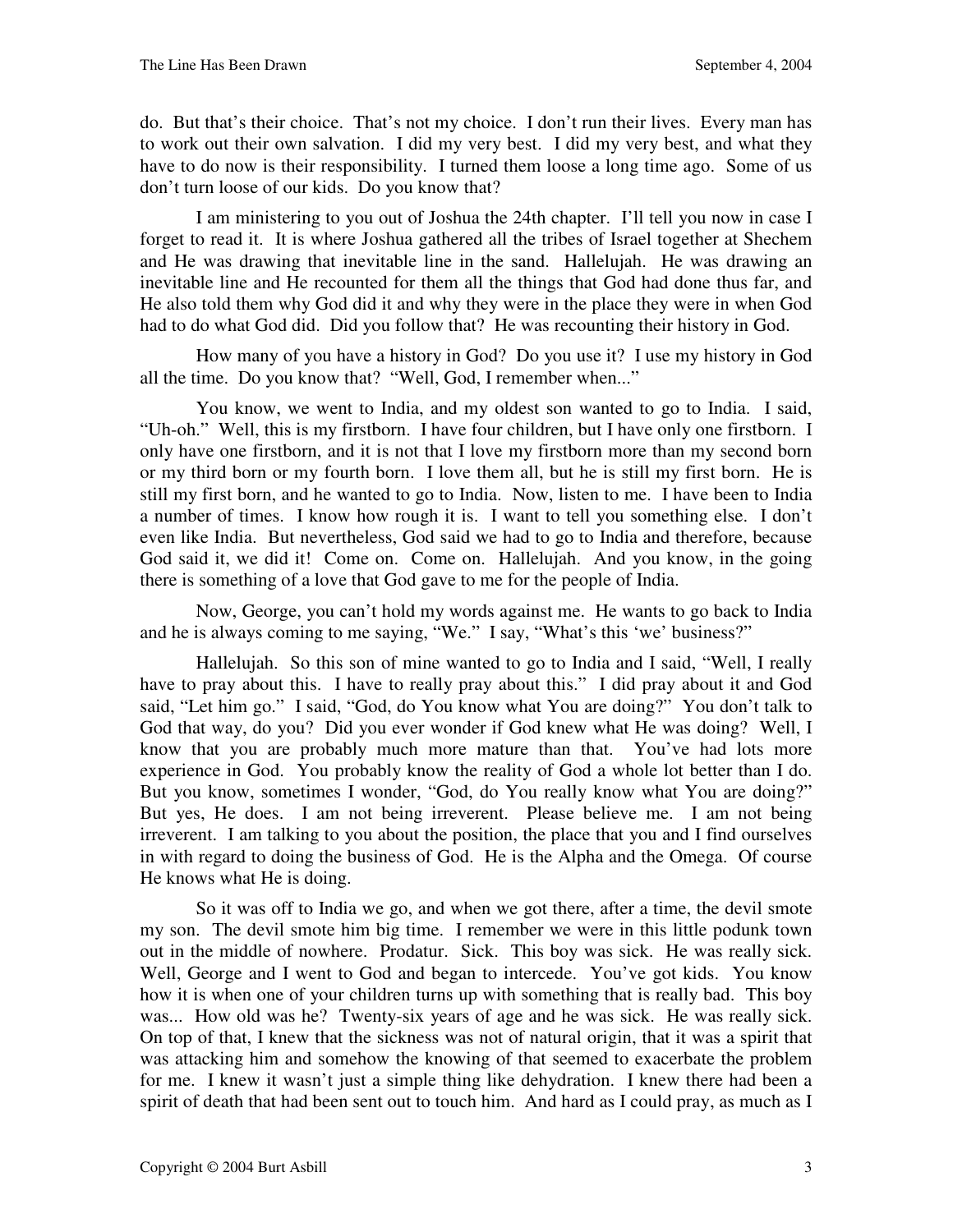could pray, it wasn't doing any good if I did not have the faith to believe! You see, it was not just his battle, but Jehovah was touching something deep down in my soul. The things that we do as unto the Adonai, no matter how small or insufficient they may seem, God takes them very seriously. This young man was given unto the Jehovah when he was a brand new baby. He became the Lord's from that point on, for the Great Elohim to do with as He would want. I really don't know what you would have done. You would probably have said, "Well, praise God," and went on about your business, but I am thinking, "Well, what is the quickest and fastest way that I can get him home?" All the while, God is saying to me, "If you only believe. If you only believe. All things are possible if you only believe."

Now, let me tell you something. We were in the middle of the trip. We still had three weeks left to go and where we were going was rougher than where we were. So it was that my frame of mind was not, "Will we go on?" but, "How do I get this boy out of here?" So it was that George and I decided that we would take the train that night back to Madras. Oh, boy. You want to talk about a train ride. It is only about 250 kilometers or something like that, but in India it's an all night affair, and this boy was really ill! George had one of his arms draped around my shoulder. This boy is taller than I am. He is six feet one inch tall. He's got one arm draped around my shoulder, and one arm draped around George's shoulder. We've got our arms around him and we are walking to the train with him. He is sick. He is dragging. He is half-walking, half-dragging. He is sicker than a dog. Can't keep fluid down. And it is hot. All the time God is saying, "If you could only believe." And you know what? God is not telling me to talk to him. He is telling me to keep my peace. Because you see, he has to make the decision what he is going to do. You know what I mean? He has to make it. I can't make it for him. God is telling me, "Hold your peace." So we put him in the train, and we are going back to Madras and we are sponging him down. George and I were taking turns all night long sponging him down, sponging him down, and working him over trying to keep him cooled off. He is burning up with fever. He is throwing up and can't keep any fluids down, and all the time God is saying, "If you can believe. If you can believe."

 We are talking about turning loose of our children into the hands of God so that they can grow in God, so they can have their own history, so they can have their experience in God. We want to hold on to them. We want to latch them down. We want to tie them down, take them off, cage them in or channel them. "Oh, well, I am just giving them a little parental help, working circumstances, working situations so that they go a certain direction." God's saying, "If you only believe."

 Well, God provided a doctor for him when we got back to Madras, and he came into our hotel room which was at the YMCA, stuck a nail in the wall, hung a saline bottle up, stuck a needle in his arm, gave him some medicine and he began to get better. We still had three-quarters of the trip ahead of us. So I am saying, "What are you going to do, son?" My inclination was to, "Get out of here as fast as you can get. Go. I will pay the fare. I will do whatever is necessary to get you out of here." I am not saying it, but it is in my heart. It is in my mind. Of course, you would have been different, wouldn't you? Yes. You would have been the stalwart of faith. You would have been the paragon of strength and virtue. "Oh, yes! We are going to overcome!" Well, it is all well and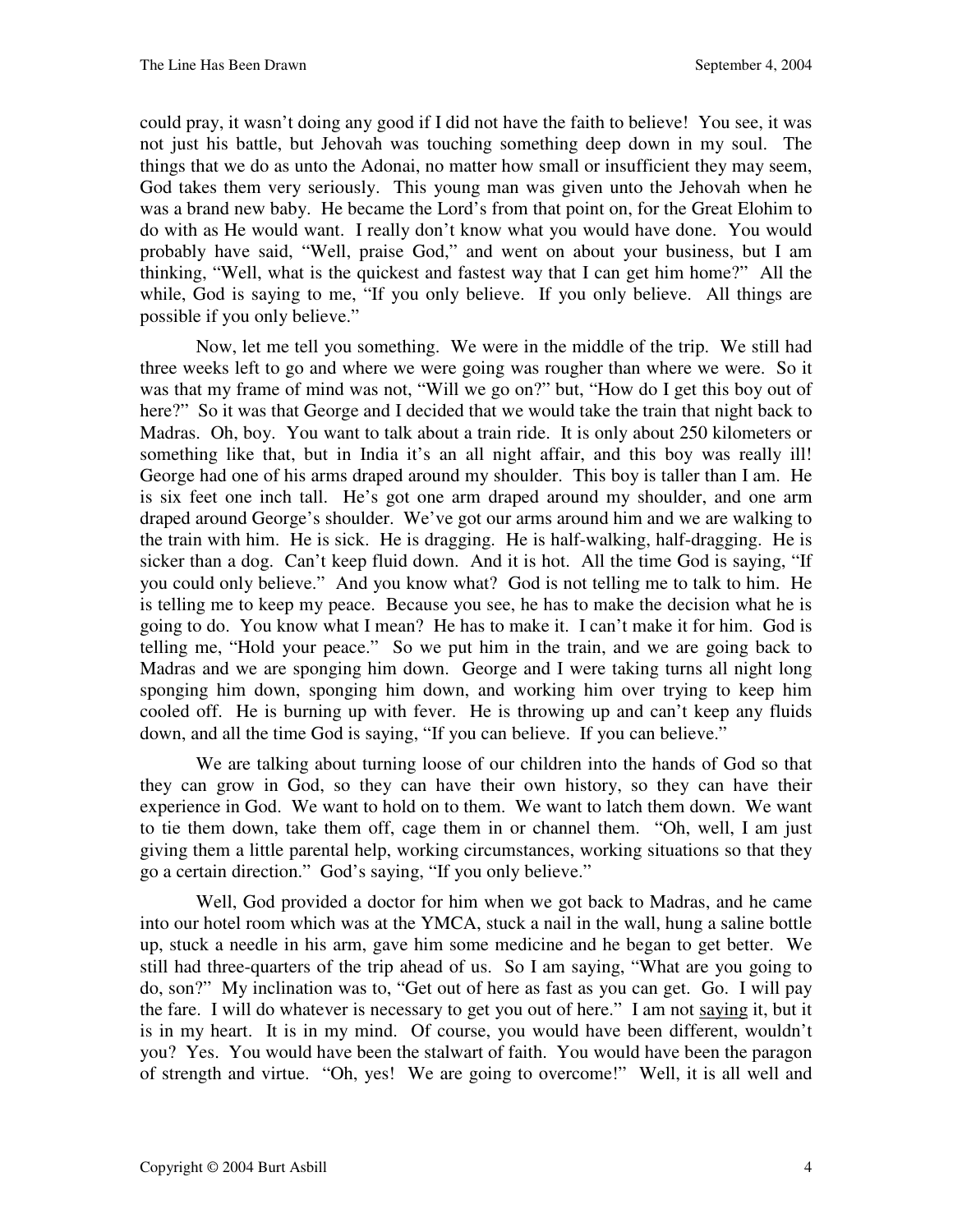good when it is my flesh, but when it is somebody else's flesh, I don't have that right, that prerogative.

 That is another thing that really bothers me. We think that ministry is telling others what to do. Ministry has nothing to do with what other people do. Hallelujah. You know, they are always asking me in some places, "What about this? What about this?" What about this? Do you have the Holy Ghost? It says, *In the mouth of two or three witnesses shall every word be established.* (II Corinthians 13:1) You go to the Holy Ghost. You speak to the Holy Ghost. You let the Holy Ghost speak to you. You come speak to me and I will tell you whether or not the Holy Ghost is talking to me about it.

 Prophecy has been so abused in the church it is pathetic. It has basically destroyed the church, almost to the point of making it almost incredibly unbelievable. Why? Because prophecy has been something that has been used to control people in the church to do what one man wanted the church to do. Well, I tell you what. One thing that irks me is private, personal prophecy. Private, personal prophecy. It really bothers me. It says, "In the mouth of two or three witnesses let one prophecy." How can you do that when you have got two people off in the corner of the room, and one person giving another person a word of personal prophecy? You know, I have seen it destroy lives and if anyone thinks that they are guiltless, blood guiltless, for whatever destruction they do in that, they are wrong. I don't agree with private, personal prophecy. I am not saying that there aren't situations where a prophecy shouldn't be given in private, but it should be given with the consent of the elders and there should be two or three present when the Word is given. Brothers and Sisters, we are supposed to be working in cooperation with the Body. I don't mean everybody's dirty laundry has to be put upon the line for everybody to see it. That is as bad as the other and has nothing to do with edification, exhortation or building the church. Hallelujah. Quite frankly, it is not that men are not guilty, but I find the women more involved in that type of shenanigan than anybody else. I don't know. Maybe it is the women's club mentality. The Private, Personal Prophecy Women's Club. Giving these little words of personal prophecy. If it is prophecy, spit it out in the midst of the congregation, and let the congregation judge the word. You know, if what I prophesy to you is not correct, you have a responsibility to correct me. I do not think that I am afraid of being corrected. It doesn't mean that I won't be embarrassed and I won't be humiliated, but I am not afraid. I am not afraid of being corrected because I know that my strength lies in the correction that comes to me through the Body.

You know, Brother Cec has, in times past, kind of irritated me. This was a number of years ago. Of course, none of you have probably ever been irritated by him. I thought he was laying a little hard on the prophetic ministry. I said, "What about all these other ministries, brother Cec? This one and that one. Why are you picking on the prophetic?" He was telling people that you need to try the word, you need to test the word, you need to ask the word, you need to question it. "What are you doing? Trying to ruin my reputation!" But, I thank God. I thank God. I thank God that He puts us in such a place that we have to be accountable, we have to be responsible and we have to be able to be corrected with regard to our moving in the midst. You know, in the tabernacle, it is the gold rings that hold the bar. Holds them in place. They don't grab hold, they hold it in place. If it weren't for the rings that are on the board, that is indicative of the Body,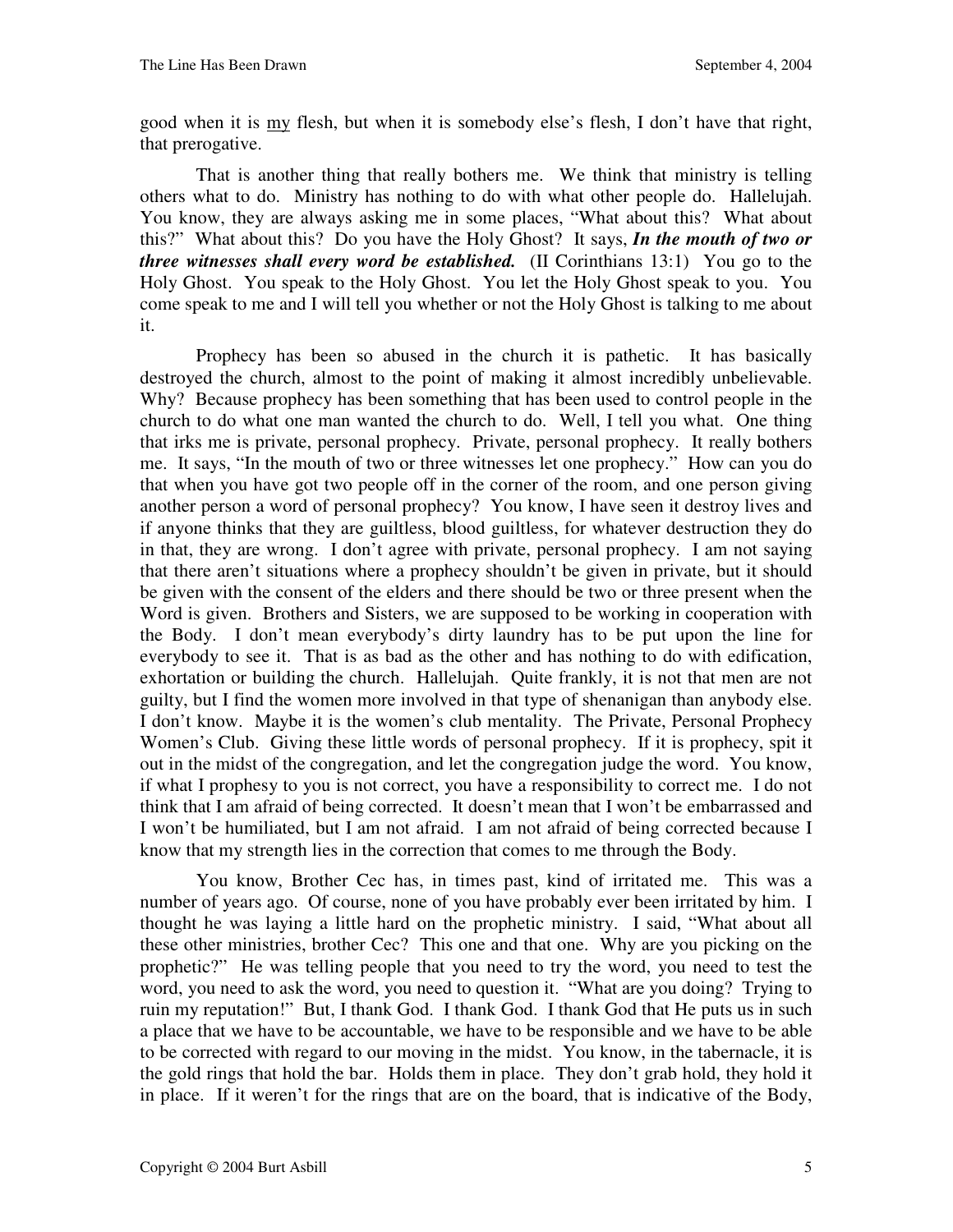there would be no holding. Is that right? Why is it that we resent correction? Why do we resent correction? You know how your children act sometimes when you correct them? That is how we act sometimes when God corrects us. "How could you do this to me?" Hallelujah.

 So Joshua was gathering the people together and he comes up to this place and he is drawing this indelible line in the sand. Hallelujah. When I get finished with this, I want to go into Judges because it is so apropos. The other place that the Lord has had me is in Judges 6 and 7. Hallelujah. That is, if we have time. Hallelujah. He said in Joshua 24:13, *I have given you a land.*But remember that God is prophesying, that Joshua is prophesying to the people, so it is God that is actually talking to the people. Now, if Joshua is a type of Christ and Christ is the first(fruit)born, then it is really showing something that is pertinent to a firstfruits company, and if this is indeed the fact, then in some respect, it would be apropos to those of us who believe in firstfruits. How many of you believe in firstfruits? How many of you believe that there is a firstfruits company? A people that is being called out of a people? How many of you want to be in the firstfruits company? All right. Well then, God is prophesying to you. Hallelujah. He said, *I have given you a land for which ye did not labour.*

 Now, our Christian heritage plays a very important part. You know, as Christians, we have a history. I am not talking about Christ and what he has done for us. I am talking about all those in Christ that did what God wanted them to do that you and I might partake of what we have in this hour. Do you know that it was just a job for Christianity to maintain some stability in order for us to have the ability to be Christian? Do you know that people died for the sake of being Christian? It was and is in many societies a "terminal disease." Not for the sake of the revelation of the Word, not for the sake of the revelation of sonship. Just for being a Christian! People were burned at the stake. They were rent asunder. They were tortured. They lived in dens. They lived in holes. It says that many of them refused to be delivered for the sake of being Christian in order that we might have a heritage delivered unto us! (Hebrews 11:35) That in and of itself should be enough to encourage you and I to do greater.

 As I was growing up in the Lord, I was an avid reader, and I wasn't reading these Christian love stories. You know, these Christian love stories. Oh my goodness. They call it a Christian bookstore. I call it a Christian pornography shop. I don't believe that our children need to be entertained. I really don't. We sit them down in front of TV. We turn the TV on and let it go. I had kids. I raised them on Disney. I didn't think there was anything wrong with Disney till I found out that Disney was a drug addict and a lot of the things that he developed were on the plane of one of his drug related trips. So what does that do for my children? All of that stuff being poured into them. They are young. They are impressionable. What is it doing for their constitutionality in regard to God? It is not doing anything! And do you know what? All of it has shown up in the later years of Disney. It says, "You will know a fruit. You will know a tree by the fruit that it produces." It is producing sorceries. They are producing witchcraft. They are producing pornography. You might ask me, what is wrong with The Little Mermaid? Do you know that the mermaid in Africa is a figure of fertility and it is a god who is called Mammy Water? Here is a man that comes from Calabar. He will tell you about Mammy Water. Do you know that more than half the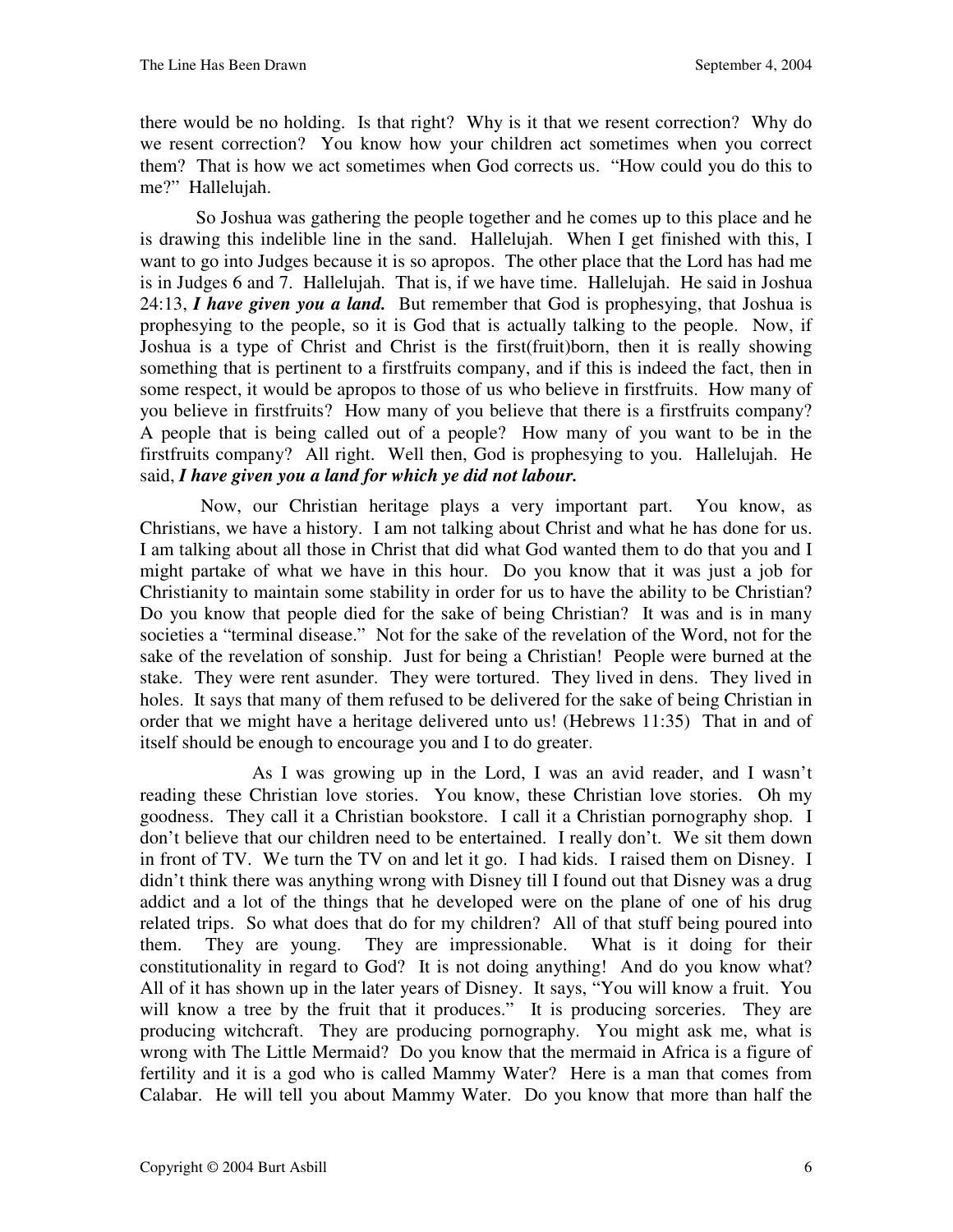nation is enslaved to this little mermaid? Yet we think it is so entertaining, so cute, so inconsequential. We think that it is inconsequential. We think it is inconsequential. We let our children look at it. Worse yet, we sit down and look at it! And walk away feeling somewhat edified? Well, what was edified? I can guarantee you it was not the Holy Ghost. Hallelujah. So, you see that there are many things that we are involved in on a natural plane, on a natural level, that are not good for us to be partaking of. They are not productive in producing Christ.

I had a young lady walk up to me one time and she was talking to me about her conversation with the Lord about raising her children. I really appreciated what it was that she had to say. It was a revelation to her and as she shared it with me, it became my revelation. We are on the subject of kids, so I am just going to go on and give it to you. She said that she was down in her basement one day and she was talking to the Lord. I said, "Do you often go down in the basement to talk to the Lord?" She said, "Well, I do spend a lot of time down there because I have a lot of laundry to do. So I guess I do go down in the basement to talk to the Lord." I said, "Well, if God is meeting you down there, that is the place to be." She said the Lord came to her and began to talk to her. He said, "You are not raising your children unto Me." And she was startled. I mean, this is a good Christian mother. Do you understand? She loves Jesus. She loves the Word. She is teaching her children the things of the Bible. She is memorizing scriptures. They are home schooling. They are doing all the right things that Christian people are supposed to do and yet the Lord says to her, "You are not raising your children unto Me." She said, "Well then, who am I raising them to?" He said, "Unto yourself." Think about that. I got to thinking about that. You know, I had to repent. I taught my children how to be responsible. Oh, yes. My son. He is a good worker. He is very responsible. Everything reflects on me, you understand. Everything they are that is good reflects something of that goodness back at me. Well, at least, I think it does. It reflects something about me, and if it's all good, then what am I? Praise the Lord, I have done a terrific, tremendous job. They are walking in the kingdom. They are preaching the Word. They are raising their children and all the time I am in a position of deception because I did not raise them unto the Lord. I RAISED THEM UNTO MYSELF THAT THEY MIGHT BE SOMETHING OF AN ADORNMENT THAT I CAN WEAR! How much of my Christianity should come under that scrutiny? Wasn't there somebody here today that said that we need to examine ourselves on our theology and our relationship with Jesus Christ, and to determine whether or not it is based on Biblical principle?

 When I was growing up, or when I had a family, the mood was to get back to the basics of Christianity. That is why the home schooling movement began, you know. It wasn't so much what they were doing in the schools, because what they were doing in the schools wasn't so bad as what they are doing now. Though you still have the home schooling movement, it is not as invigorating and as aggressive as it was then. It was the Christian thing to do, and it became something of a ritual with many parents. We had a home schooling group come out to the farm one day as a school exercise. Boy, was that an eye opener. Christian? Not in the least. Not in any way, shape or form. Do you hear me?

There is something of a perspective that we need in regard to our position of responsibility and accountability before God. I'll tell you the way that the Lord has dealt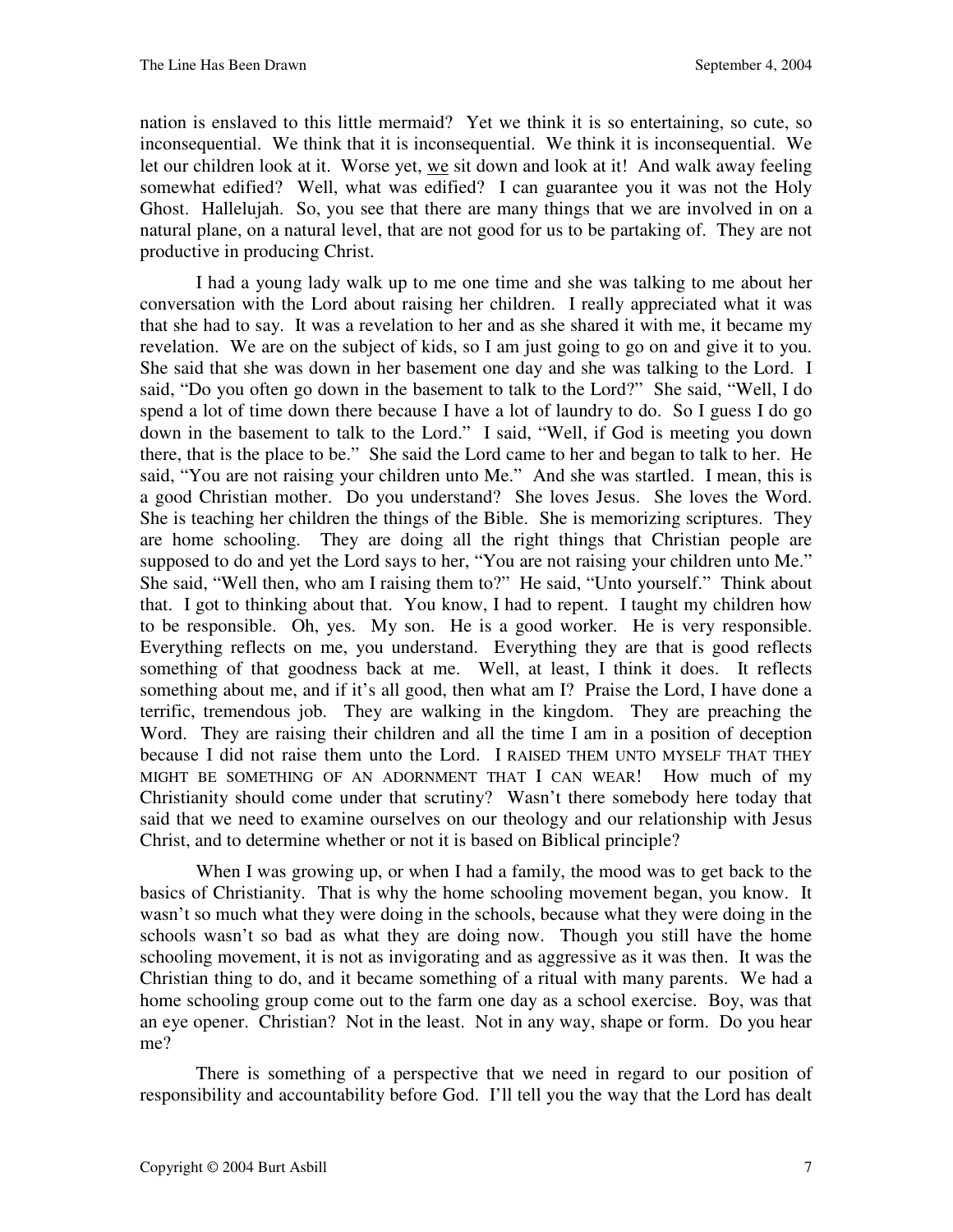with me about it. This is my personal dealing that God deals with me. Maybe He doesn't deal that way necessarily with you, but nevertheless... I was reading one day a scripture that said that there were these things, these people, this group of people that were coming to the Lord to be rewarded for their effort and God said, "*depart from me, ye that work iniquity.*""*Lord, Lord, have we not prophesied in thy name? and in thy name have cast out devils? and in thy name done many wonderful works?*" (Matthew 7:22-23) Go through the list. It is everything that you and I are doing. Now, what makes us different from them? Let me give you a clue by asking you question, is it about Him, or is it about you? **Is it about Him or about you?** That's exactly what it amounts to. It is whether it is about Him or about you because He said, "I do not know you." Which means, "I do not know Him." There's never been an exchange going on. Paul says it differently. He says, "*I die daily.*" I die daily. (I Corinthians 15:31)We think tribulation is getting the electricity turned off. We were without power for two or three days and we were just miserable. Can you imagine that? We think that's tribulation.

 I knew a woman who lived out in the bush in Africa, and she had no power except for a little generator that they would turn on when they wanted to take showers or something. And she had to deal with witch doctors all the time. She was out there in the bush, do you understand? We were coming there. We were feeding her. We were working with her in building, supporting and encouraging her in the Lord. I got a letter from her one day and she said, "You know, Brother Burt, I am a little worried. I am a little concerned. I am not being tribulated." I know her circumstance. I know where she lives. I know what she has to deal with. I know she is plunked down in the middle of a heathen society that is working to kill her. Do you know that they tried to poison her? They tried to poison her. They couldn't kill her. Then she is telling me, "I am a little concerned. God is not tribulating me. It is like He is putting me on a shelf." I wrote back to her and I said, "Maybe you are on vacation." I said, "Enjoy it!"

What is tribulation to you or me? I was stuck in Little Rock traffic for an hourand-a-half. That was real tribulation. I got this big car that wants to go down the road at a nice speed, and it rides comfortable, and the air conditioner works, and I am cruising on and I can get to my destination and do what I want, and I am stuck right there in the middle of Little Rock. Stop. Go. Stop. Go. Stop. Go. And of course, everyone around me is irritated, and there are these guys jockeying over here and jockeying over there and jockeying here and jockeying there. So I said, "I'll start jockeying." And every time I jockeyed, I got farther back in the line!

What do they say about patience? The Scripture says something about, *Tribulation worketh patience.* (Romans 5:3) How is it that you or I think that we can get patience any other way than with tribulation? Paul said it a different way. He said, "I die daily. I die daily." I like Job's attitude, too. You know, we suffer a lot in the flesh. This has been something of a real blessing to me and something that I have been able to use many times against the devil, when I can feel something in my body working away to disturb my physical harmony and my peace and serenity. Of course, you don't have that problem, right? You are all healthy and vibrant with arches that are up, and backs that work right, and bones that don't creak, and elbows that don't ache, and arms that don't hurt, and heads that don't feel like they are going to explode sometimes. You don't bother with any of that, right? Job looked at the worms. Now, he must have seen them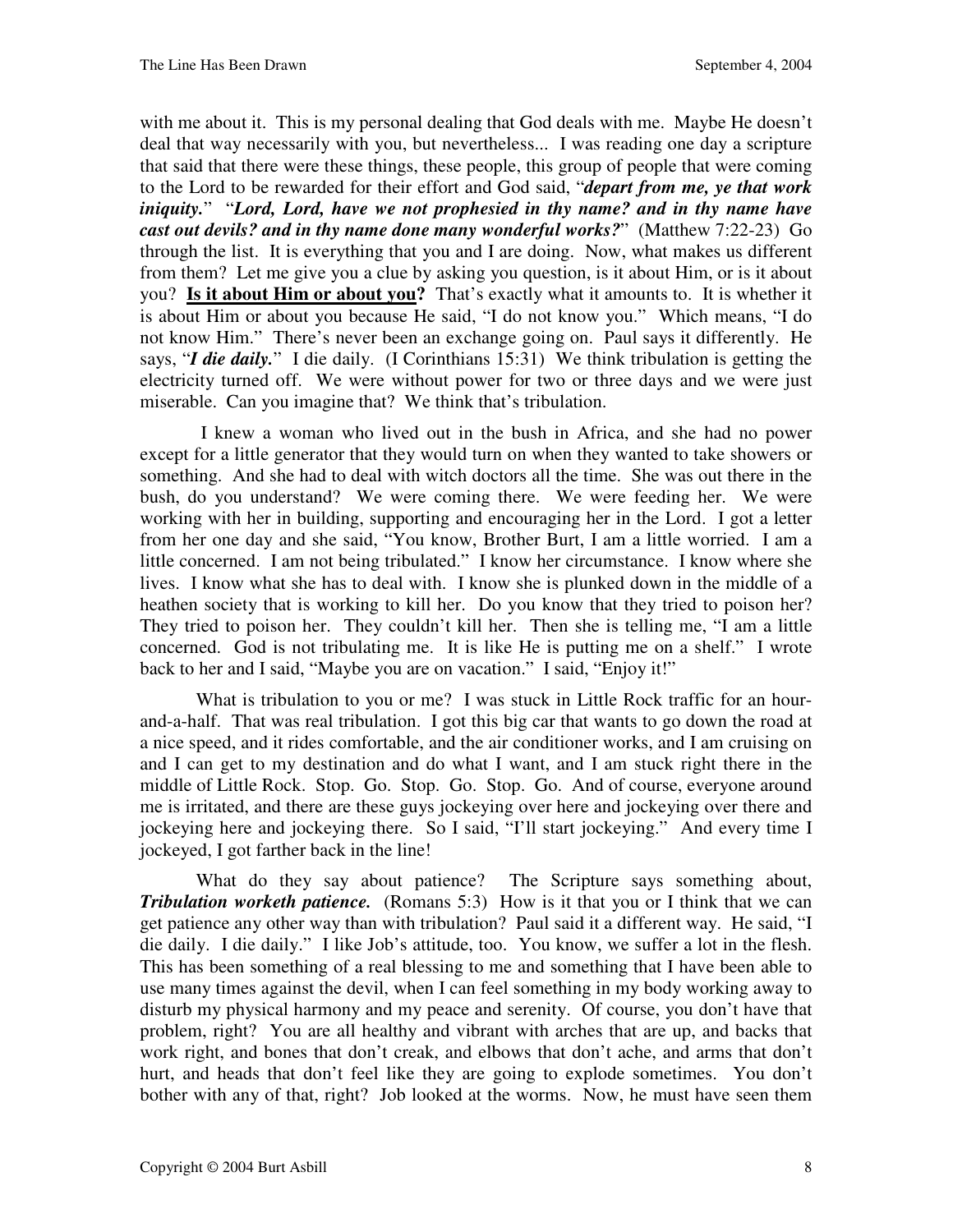eating his body. I want you to think about it. He was sitting in the ash heap with a piece of potsherd. What is that? It's a piece of broken pottery or something of that nature. Scraping himself and he is not saying, "Oh, woe is me. I wish I could die. Oh, woe is me. God, why don't You take me? It would be better for me if I were dead." Maybe sometime he did say that, but this time he didn't say that. He said, "Worms, eat away. Eat my flesh." He said, "Chew it up. Swallow it. Digest it. Carry it off. Feed it to your little ones." Because he said, "That flesh that you are eating and consuming is the same flesh; it is the same flesh that I am going to stand before my Maker with." Worms, no matter what they do with it. They can carry it off. They can die. They can disseminate into the dust and by the Word of God, that flesh can reassemble itself, come forth out of the elements, by the command of the Word of God. Is it any more difficult for God to return and replace something in my flesh that was there and has been disposed of, than it is for God to draw into the ground and breathe into it and it become a living soul? Is it just theology? Is it just rhetoric? Or is it something that we have to believe in and have to have the reality of in order to overcome the prince of this world? Loose!

 Somewhere, somewhere, somewhere we have to begin to put into action what we believe. We can walk around and prophesy it all day long until our lips fall off, and it won't do us any bit of good unless there is a demonstration of the reality of the Word... It says, *And the Word was made flesh.*(John 1:14)Do you know that He suffered in His body every infirmity? Isn't that what it says? Maybe your Bible doesn't say that.

You know, Brother duCille tells the story of the thin Bible. I tell the story of the holey Bible. If it is not pertinent, if it is not real, if it is not something that is pertinent, take a pair of scissors and cut it out. Cut it out. Cut it out! This is either a Living Word or it is a good storybook. When you are all through cutting, you are going to have a holey Bible. A Bible full of holes. But you are not going to have the reality of the substance that is in the Word, and you will have eliminated everything that is apropos to the character and the consistency of the living God. Hallelujah. To God be the glory.

*Now therefore fear the LORD, and serve him in sincerity and in truth.*(Joshua 24:14)That is what we are talking about. That is what we are talking about. Look up the words about sincerity and truth. It is not that you just go about preaching, preaching, preaching, teaching, teaching, teaching, prophesying, prophesying, doing this, doing that. It means the reality of walking what you are talking! Walking what you are talking. Oh, hallelujah. You know that my faith has to work for me personally as well as, what would you call it? Externally?

 I was talking to you about my son in India. I want to get back to him. We just can't leave him there in the room in Madras. So my feeling is, "Let's just get him on a plane. Let's get him out of here. Let's get him home where it is safe and sound. Where there is sanitation. Where there is proper medical attention." You know, it seems so much easier for us to believe, at least for me, to believe for myself than it is to believe about something that is afflicting my wife or my children. "Well, go ahead and kill me, but don't you touch my wife. Don't touch her. Don't touch her. Don't touch my children. Don't touch them!" And nevertheless, God touched him. I tell you. He was getting better. But he was white, pale, no color, and we were going up to Hyderbad. We were going to take this trip and I said, "Well, OK." He said, "Dad, I feel like I want to go on up to Hyderbad." I said, "Well, OK." I am thinking the whole time, "There is an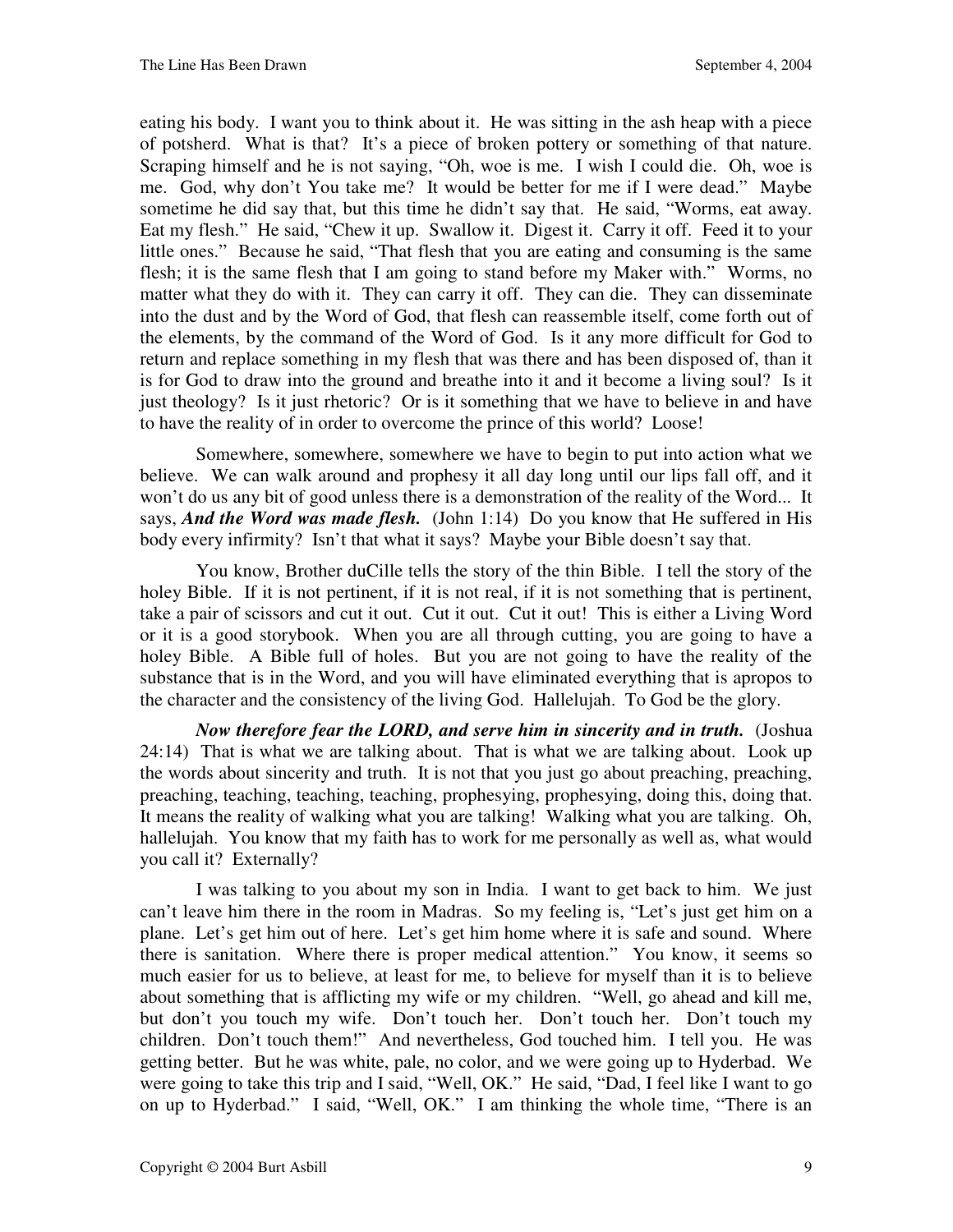airport in Hyderbad. There is no problem there. I can get him out of there." Because Nasapur was on the horizon. Yes, Harley's place. It was on the agenda, and I knew it was a hard one. No electricity. No running water. No sanitation facilities. You don't know what it is that you are eating. It is not that they don't take good care of you, because they know our frame and they do their very best, but nevertheless, they don't have the things that we have, that we are accustomed to. Most certainly, some of the germs that are there are some that I have not had to deal with.

 The first year we were there, we never drank water. We drank Thumbs-Up Cola. Thumbs-Up Cola. That is all we drank. That is all we could get. You couldn't get any fresh water. Do you know what they would do? They would take the old water bottles and fill them up and recycle them. My goodness. So we just drank Thumbs-Up Cola. Brother duCille told me, "If you don't have the faith, don't look in the kitchen." I want to tell you, I never looked in the kitchen. Never looked in the kitchen. Sometimes the kitchen was part of the whole house, but I would not look over there. I always made sure that my back was to it when they were fixing the food. Sometimes, the kitchen was a little shack outside where the chickens were running around. "You are for dinner tonight." Another one gone. Don't look in the kitchen. Whatever you do, don't look in the kitchen.

 Now, all this time I was thinking, "This boy has to get home." God is saying to me all the time, "If you would only believe." And I can't say anything to him. He said, "What do you think I should do?" I said, "I can't make that decision for you. You have to make it. I can encourage you. You have to trust God. You have to know what God is saying. You have to make your own decision." When we were getting ready to go to Nasapur while we were up in Hyderbad, it was, "D-day." I said, "Son, it is, 'D-day.'" And *I* meant, "departure" day. You are going home. I said, "What do you want to do?" He said, "Well, Dad, I really want to go on." When he made that decision, he just began to get stronger and stronger and stronger in the Lord and he went and he overcame and I overcame. Hallelujah!

 I am telling you that God is able to take care of our children, and He is able to take care of any of those things that we are willing to put upon the altar. You wonder why I don't like India. It has always been an altar for me. Always. I have never gone to India when it hasn't been an altar. Never.

 I was going through a family crisis. Everything was coming apart at the seams. The devil was coming in and ripping and shredding and that was a time that we were going to India. I said to God, "I can't go to India this time, God. I can't go to India this time. My children need me. I can't go." Brother duCille called me up one day and he said, "Well, I need your decision. Are you going or not going? I need it by such and such a time the following day. I have to make the tickets." I said, "All right. I will pray tonight and I will give you a definitive answer in the morning." I had been vacillating back and forth because I knew that God wanted me to go to India. I remember waking up that morning. It was very early in the morning, and I was sitting by the side of my bed and I just began to weep before the Lord. It was all about my children, you know. I said, "God, I can not afford to go. My children need me. At any other time I could go, but my children need me. I need to be here at this particular time." And God, very sweetly, very gently, He came and it was like He was sitting on the bed next to me and He said, "You